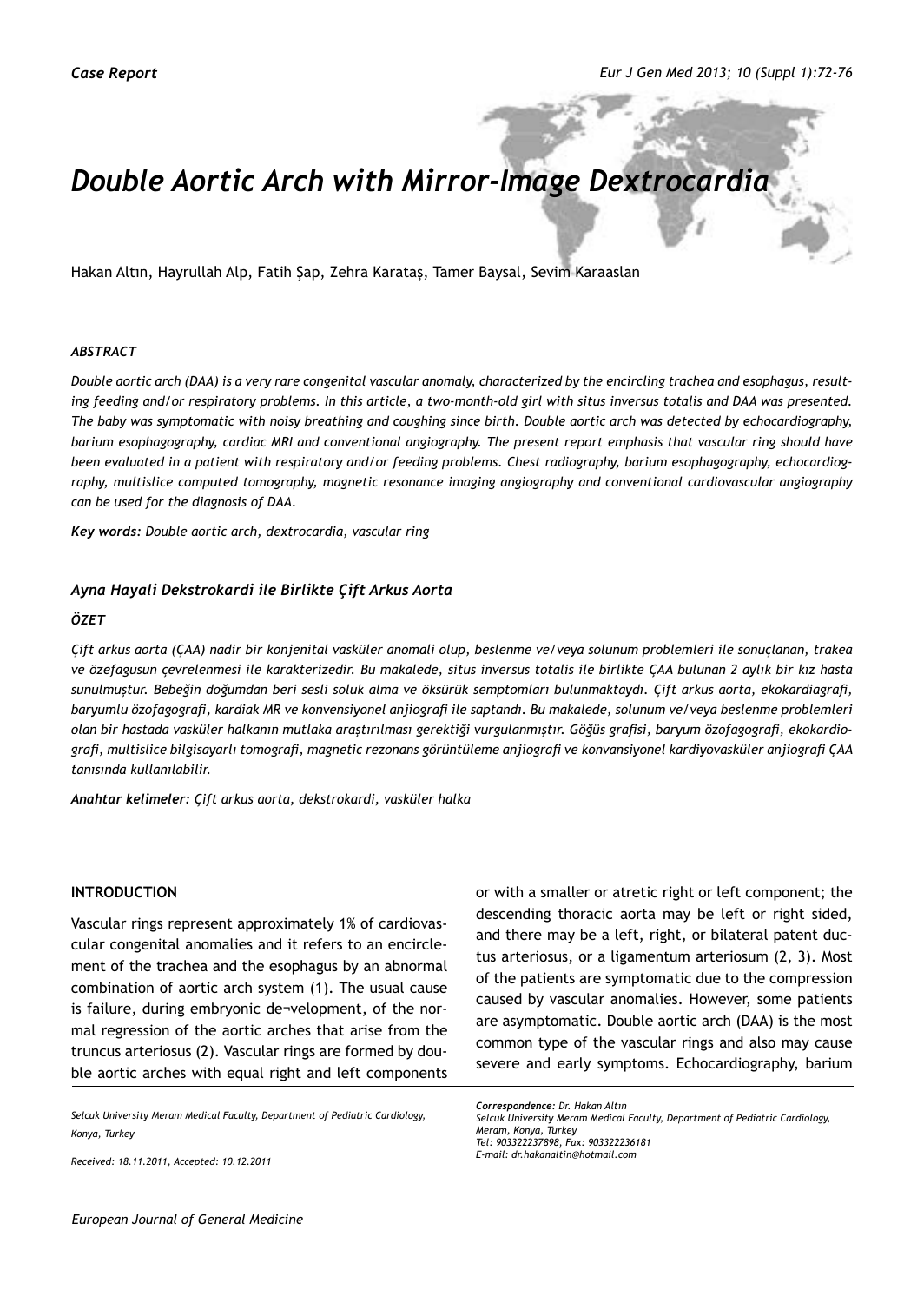

*Figure 1. Dextrocardia, normal heart size and right-sided gastric air bubble on chest x-ray (a). Posterior and lateral indentation on the upper esophageal shadow on barium swallow study (b).*



*Figure 2. The right-sided; greater and the main aortic arch, right subclavian artery with right common carotid arteries originating from this arch on cardiac catheterization (a) and cardiac MRI (Bb. (RCAA; right common carotid artery, RSCA; right subclavian artery, LAA; left aortic arch, RAA; right aortic arch)*

esophagography, cardiac MRI, conventional angiography and also multislice computed to¬mography afford a highly accurate preoperative evaluation of the vascular anatomy and its relationship to the trachea and esophagus (4, 5). Surgical treatment can be considered due to the degree of the symptoms. Thoracotomy should be carried out on the side of the smaller or atretic aortic arch and on the side of the persistent ductus arteriosus or ligamentum arteriosum (3, 6). Dextrocardia is defined as a right-sided heart with a base-apex axis directed rightward, resulting from a variation in cardiac develop-



*Figure 3. The left-sided, smaller aortic arch, left subclavian artery with left common carotid artery both originating from this arch on cardiac catheterization (a) and cardiac MRI (b). (LCAA; left common carotid artery, LSCA; left subclavian artery, LAA; left aortic arch, RAA; right aortic arch)*

ment and it occurs in approximately 0.01% of live births (7). The four common types of dextrocardia are classic mirror-image dextrocardia, normal heart displaced to the right side of the chest, L-TGA, and single ventricle (1, 7). Dextrocardia may accompany to asplenia and polysplenia syndromes with situs ambiguus and complicated cardiac defects. Classic mirror-image dextrocardia is composed of situs inversus, atrioventricular concordance, ventriculoarterial concordance and normally related great arteries (1). The present report emphasis the vascular ring and its relation to the respiratory and/ or feeding problems. Also, up to our knowledge DAA with mirror-image dextrocardia has been rarely reported in the literature.

## **CASE**

The patient, a 2 month-old girl, was referred to our clinic by her pediatrician for persistent noisy breathing and coughing which have been occurring since birth. Her birth history was unremarkable. However, she was born to a nonconsanguineous parent of a Turkish family. She had been evaluated because of respiratory problems in Department of Pediatric Chest Diseases and there was no history of hospitalization, repeated airway infections, and life-threatening respiratory compromise. On physical examination; her weight, height and head circumference were all normal ranges. Blood pressures were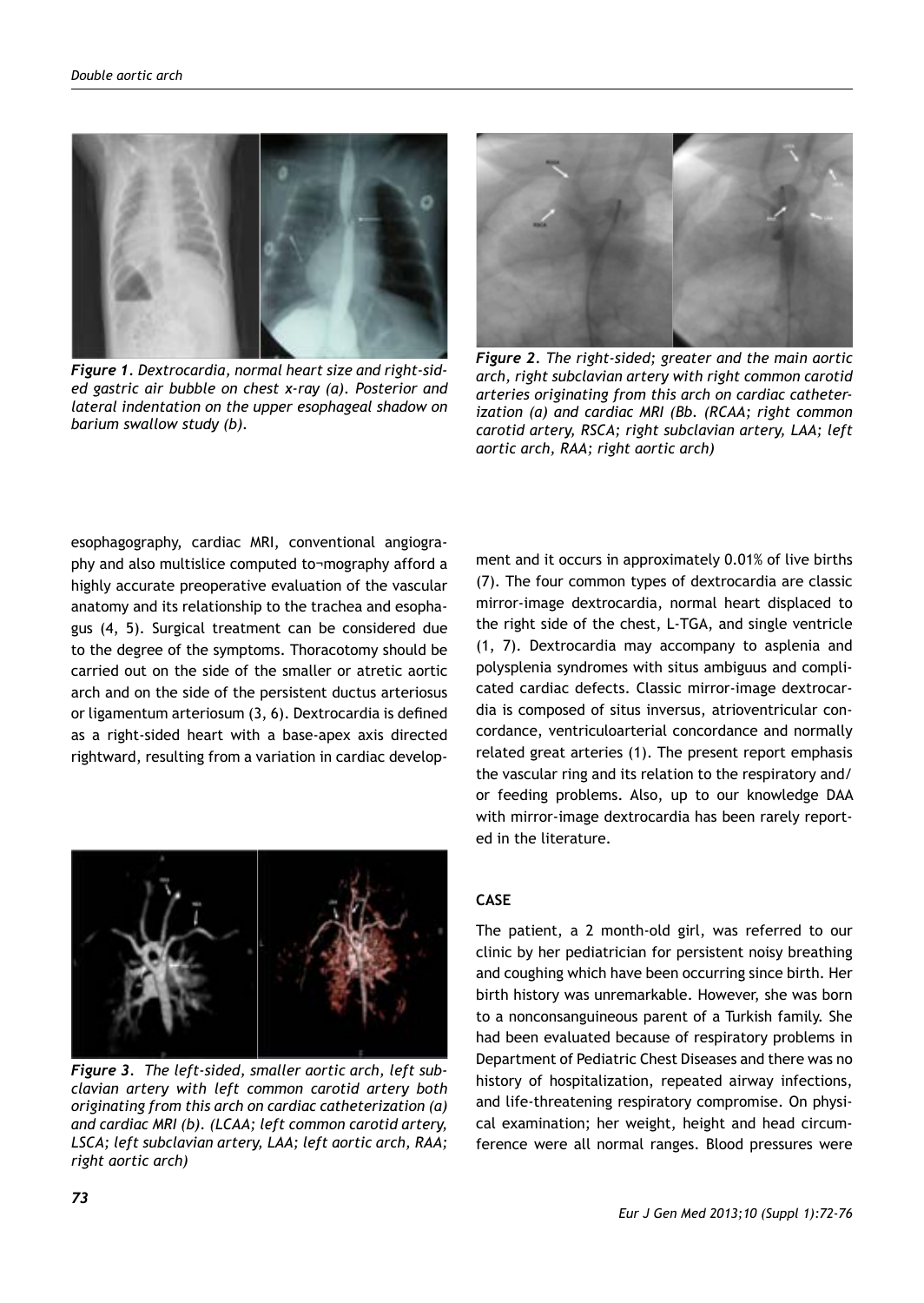70 mmHg systolic in both arms and legs. Heart sounds were louder over the right side of the chest. The noise was primarily on inspiration and worsened with feeding. There was no hepatomegaly and peripheral pulses were normal. Chest x-ray revealed dextrocardia, normal heart size and right-sided gastric air bubble (Figure 1a). On abdominal ultrasonography left-sided liver and right-sided spleen and stomach were reported. Mirrorimage dextrocardia (situs inversus, atrioventricular concordance, ventriculoarterial concordance and normally related great arteries) was showed by echocardiography and no cardiac defect was determinated. A barium swallow study revealed a posterior and lateral indentation on the upper esophageal shadow (Figure 1b). On conventional angiography and magnetic resonance imaging angiography, mirror-image dextrocardia and DAA were determinated particularly. The right-sided aortic arch; main arch; was greater and right subclavian and right common carotid arteries originate from this arch (Figure 2a, b). However, the left-sided aortic arch was smaller and left subclavian and left common carotid arteries both originate from this part (Figure 3a, b). So, our patient had an asymmetrical DAA. Also, the trachea was narrowed between these two aortic arches. These findings suggest a vascular ring. The patient was mildly symptomatic and there was no growth retardation. Eventually, she has been following up in our clinic without any complication.

## **DISCUSSION**

Vascular ring is a term given to a combination of vascular and often ligamentous structures that encircle the trachea and esophagus. The usual cause is failure, during embryonic de¬velopment, of the normal regression of the aortic arches that arise from the truncus arteriosus. The diagnosis can be difficult, because clinical symptoms can be variable and nonspecific. The clinical manifestations vary from asymptomatic to feeding difficulties, repeated airway infections, and life-threatening respiratory compromise. The complete type of vascular ring includes double aortic arch and right aortic arch with left ligamentum arteriosum (1). In this type of vascular ring, abnormal vascular structures form a complete circle around the trachea and esophagus. Incomplete vascular ring refers to vascular anomalies that do not form a complete circle around the trachea and esophagus but do compress the trachea or esopha-

*Eur J Gen Med 2013;10 (Suppl 1):72-76 74*

gus. These include anomalous innominate artery, aberrant right subclavian artery, and anomalous left pulmonary artery (vascular sling) (1, 7).

Double aortic arch is the most common type and clinically recognized form of vascular rings (40%) (8). Double aortic arch usually manifests earlier in infants with symptoms of stridor, dyspnea, cough, and recurrent respiratory infections (1, 8). This anomaly is due to a failure of regression of both the right and left fourth brancihal arches, resulting in right and left aortic arches, respectively. These two arches completely encircle and compress the trachea and esophagus, producing respiratory symptoms (1, 9). Also, these arches may be symmetrical or asymmetrical. The patients with DAA are usually symptomatic with respiratory and gastrointestinal symptoms or signs. Respiratory symptoms were stridor, wheezing, cough, recession, bronchiolitis, croup, recurrent chest and upper respiratory tract infections, tachypnea, apnea, pneumonia, asthma, respiratory arrest, shortness of breath, aspiration and increased oral secretion (10). Gastrointestinal signs were choking with feeds, dysphagia, failure to thrive, emesis and cyanosis with feeds (10). Our case had also wheezing frequently but not coughing with feeding.

Chest radiography, barium esophagography, echocardiography, multislice computed tomography, magnetic resonance imaging angiography and conventional cardiovascular angiography can be used for the diagnosis of DAA (11, 12). The development of cross-sectional imaging techniques has facilitated the correct diagnosis and surgi¬cal treatment of compression caused by vascular anomalies. In recent years, multislice computed to¬mography affords a highly accurate preoperative evaluation of the vascular anatomy and its relationship to the trachea and esophagus. In our case, DAA was diagnosed with barium esophagography, especially conventional angiography and magnetic resonance imaging angiography.

The right aortic arch is usually larger than the left arch (70 %), but on rare occasions partial obstruction or complete atresia of the left arch may exist (1, 13). Double aortic arch usually requires surgical intervention (14, 15, 16), who have severe respiratory and/or gastrointestinal symptoms. Thoracotomy should be carried out on the side of the smaller or atretic aortic arch and on the side of the persistent ductus arteriosus or ligamentum arteriosum in symptomatic patients. Because of having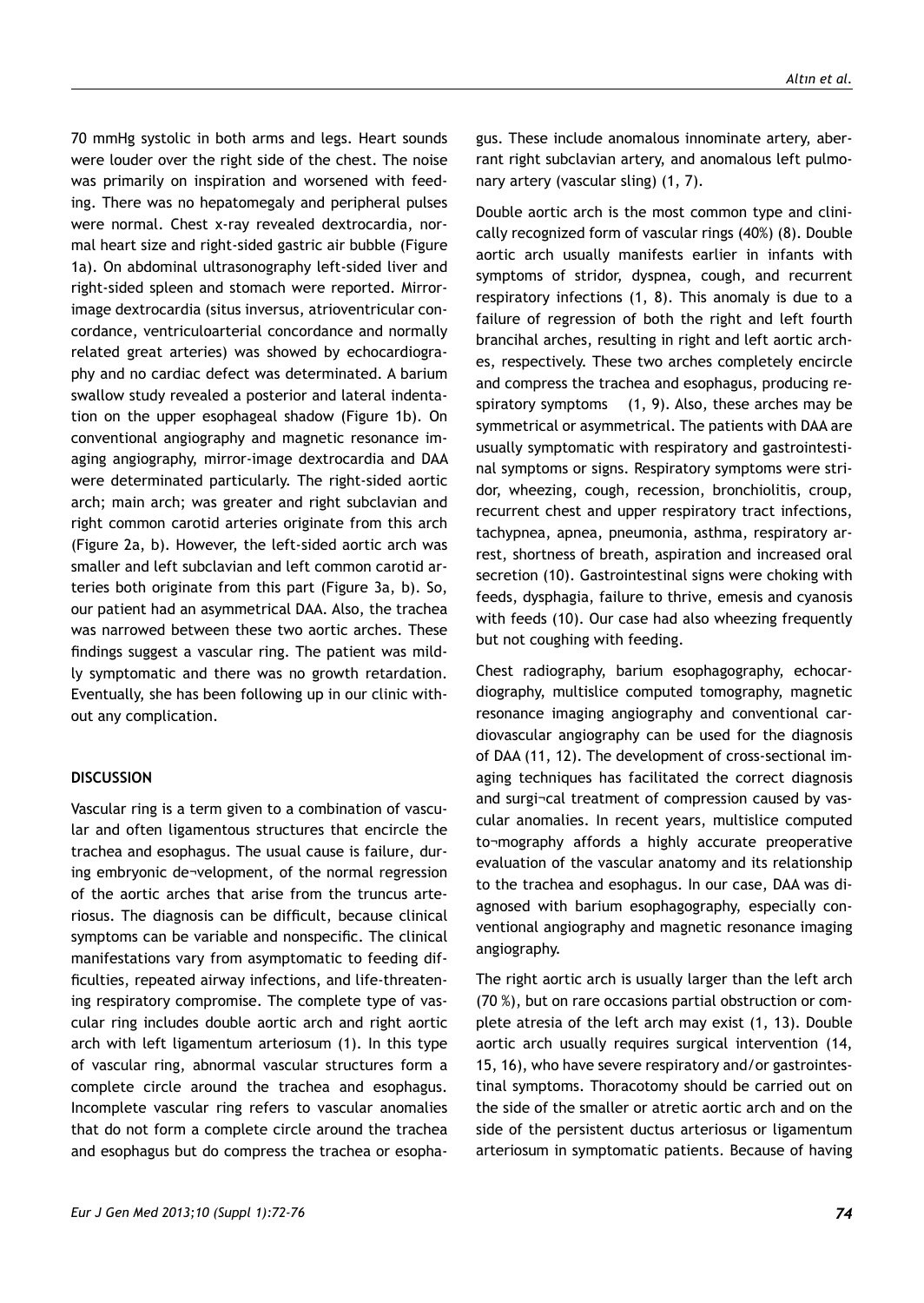the mild clinical symptoms we didn't consider surgical intervention in our patient. Actually, she has been clinically followed up in our clinic without any complication.

Previous studies have shown that associated cardiovascular anomalies are uncommon. When present, the associated cardiac defects are usually cyanotic, including tetralogy of Fallot and transposition of great arteries (10, 13). Other commonly associated cardiac deffects include coarctation of the aorta, ventricular septal defect, atrial septal defect, PDA and chromosomal anomalies such as DiGeorge and trisomy 18, 21 and also extracardiac anomalies, esophageal atresia and brachial sinus (10, 13, 17, 18). In our case there was a dextrocardia and, DAA with mirror-image dextrocardia was rarely reported in the literature.

Dextrocardia is defined as a right-sided heart with a base-apex axis directed rightward, resulting from a variation in cardiac development and has four common types; classic mirror-image dextrocardia, normal heart displaced to the right side of the chest, L-TGA, and single ventricle (1, 7). Dextrocardia may be associated with asplenia and polysplenia syndromes with situs ambiguus and complicated cardiac defects. Classic mirror-image dextrocardia is composed of situs inversus, atrioventricular concordance, ventriculoarterial concordance and normally related great arteries (1). In our patient, we have detected classic mirror-image dextrocardia without any associated anomalies.

In conclusion, DAA is an important cause of persistent respiratory symptoms in infants and children, and early investigations should be initiated to prevent mortality and morbidity. When there is clinical evidence of a vascular ring; inspiratory laryngeal stridor, fre¬quent attacks of respiratory tract infection, cough since birth, and dysphagia; physicians should investigate for double aortic arch. Also, findings on chest radiography suspicious of a vascular ring should be correlated with clinical symptoms, and further investigations are needed.

## **REFERENCES**

- *1. Park MK. Vascular Ring. Pediatric Cardiology for Practitioners. 5.th Edition. Elsevier, Pheledelphia, 2008 pp 303-307*
- *2. Olearchyk AS. Right-sided double aortic arch in an adult. J Card Surg 2004;19(3):248-51.*
- *3. Becit N, Erkut B, Karaca Y. Vascular ring: Tracheoesophageal Compression Associated with Symmetrical Double Aortic Arch. Texas Heart Inst J 2008;35(2):209-10.*
- *4. Özcan HN, Özcan F, Adıgüzel D, Ardıç S. Demonstraction of double aortic arch with multislice computed tomography. Anadolu Kardiyol Derg 2009;9:E:1-4*
- *5. Türkvatan A, Büyükbayraktar FG, Ölçer T. Congenital Anomalies of the Aortic Arch: Evaluation with the Use of Multidetector Computed Tomography. Korean J Radiol 2009;10:176-84*
- *6. Atay Y, İyem H, Yağdı T, Alp Alayunt E. Çift arkus aorta: Tanı yöntemleri ve cerrahi yaklaşım. Turkish J Thorac Cardiovasc Surg 2001;9:250-2*
- *7. Evans WN, Acherman RJ, Collazos JC et al. Dextrocardia: Practical Clinical Points and Comments on Terminology. Pediatr Cardiol 2010;31:1–6*
- *8. Stewart JR, Kincaid OW, Edwards JE. An Atlas of Vascular Rings and Related Malformation of the Angiographic Features. Charles C Thomas, Springfield, Illinois, 1964;pp 1-171*
- *9. Congdon ED. Transformation of the aortic arch system during the development of the human embryo. Contrib Embryol 1922;14:47-110*
- *10. Alsenaidi K, Gurofsky R, Karamlou T, Williams WG, McCrindle BW. Management and Outcomes of Double Aortic Arch in 81 Patients. Pediatrics 2006;118:1336-41*
- *11. Hernanz-Schulman M. Minisymposium: Vascular rings: a practical approach to imaging diagnosis. Pediatr Radiol 2005; 35:961-79*
- *12. McLaren CA, Elliot MJ, Roebuck DJ. Minisymposium: Imagıng and interventional radiology. Vascular compression of the airway in children. Paediatr Respir Rev 2008; 9:85-94*
- *13. Moes CAF. Vascular rings and anomalies of the aortic arch. In: Keith JD, Rowe DR, Vlad P (eds) Heart Disease in Infancy and Childhood. Macmillan, New York 1978 pp 856-881*
- *14. Bertolini A, Pelizza A, Panizzon G, et al. Vascular rings and slings. Diagnosis and surgical treatment of 49 patients. J Cardiovasc Surg (Torino)1987; 28:301-12*
- *15. Roesler M, De LM, Chrispin A, Stark J. Surgical management of vascular ring. Ann Surg 1983;197:139-46*
- *16. Ruzmetov M, Vijay P, Rodefeld MD, Turrentine MW,*